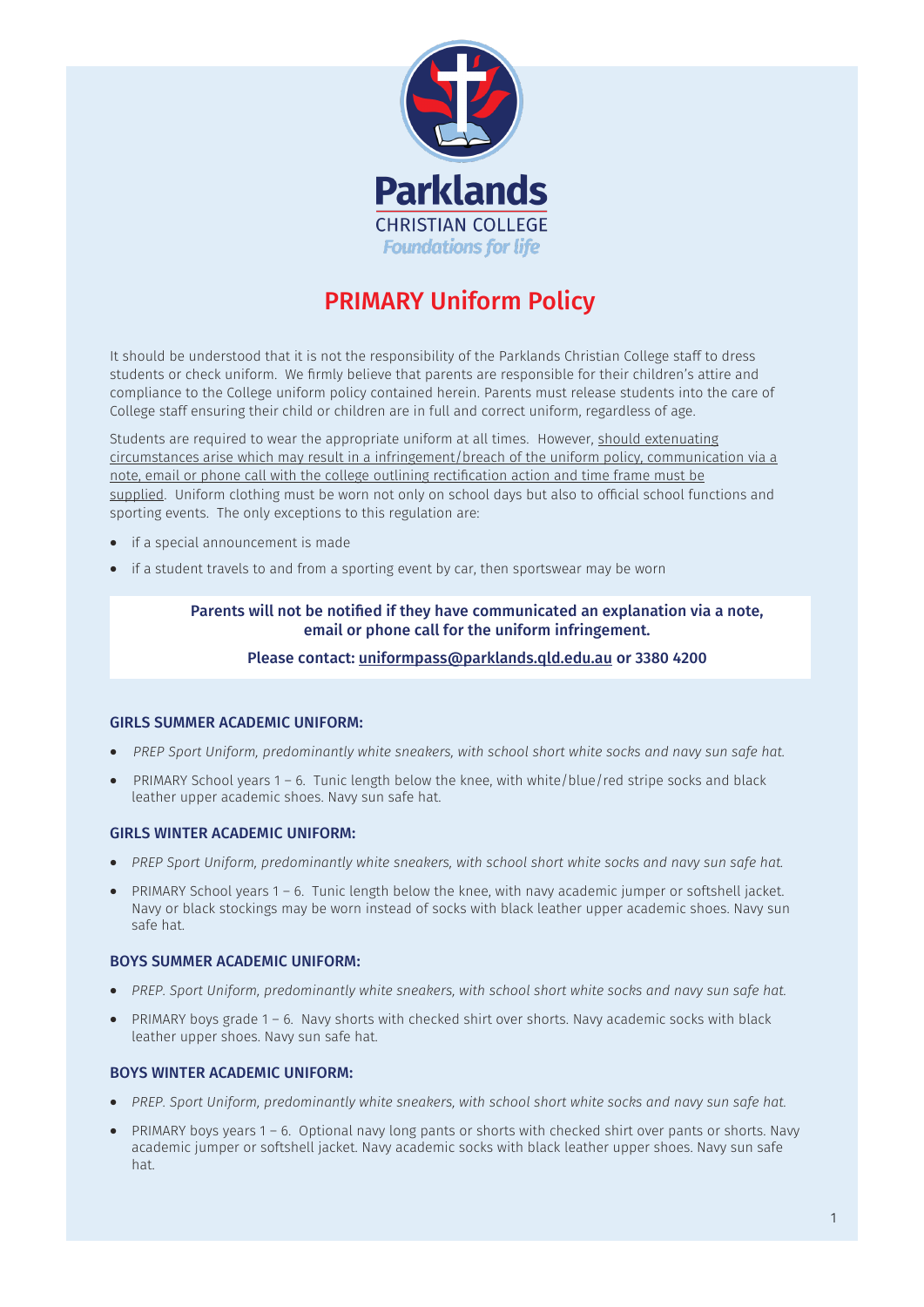

# ACADEMIC AND SPORT SHOES:

Year 6 parents are encouraged to consider the secondary uniform policy prior to purchasing their child's shoes as there are additional restrictions due to health and safety requirements for secondary subjects.

- Academic shoes are to be plain black academic, upper leather (including the tongue)
- Leather upper (including the tongue) shoes should not be suede and have black laces where appropriate.
- Sports shoes are to be leather upper cross trainers, which provide support during active play.
- It is preferable that sport shoes are predominantly white and have limited mesh surfaces.
- Skate shoes, Dunlop Volleys and casual footwear and alike are not sufficient.

## GROOMING:

Haircuts must be neat, tidy and conservative: extreme styles will not be tolerated.

## GIRLS

- Hair must be off the face and of a natural appearance or colour.
- Primary school students are required to wear their hair tied back with black, red, white or blue hair ties, ribbons or scrunches.
- Fringes are to be above the brow line.
- Hair that is shorter than collar must be secured by pins, hair ties or head bands and clips.
- Hair must be of natural colour. NO extreme styles or colours are permitted. Subtle streaks may be permitted that blend in with the natural hair colour.

#### **BOYS**

- Hair must be off the face and collar and of a natural appearance or colour.
- Fringes are to be above the brow line.
- Cut to a minimum blade of 2.
- Alternate colours and extreme styles are not permitted
- Subtle streaks may be permitted that blend in with the natural hair colour

## JEWELLERY/ ACCESSORIES

- Girls may wear only one plain gold or silver stud or sleeper in the lower lobe of each ear.
- Earrings with pearls or gem stones are not permitted to be worn.
- Students may wear a wrist watch.
- Approved school badges are permitted.
- No jewellery other than the above are permitted
- Nail polish and make-up are not permitted.

*In response to current medical advice, Parklands Christian College encourages students to remain out of the direct sun when and wherever possible. When activities must take place outdoors we will encourage our students to protect themselves from the harmful UV sunrays in the following ways:*

#### **HATS**

• Students must wear their PCC broad brimmed hat when participating in outside sport (when practical) and other outdoor activities. No hat means stay in under covered areas; no playing on playground or ovals.